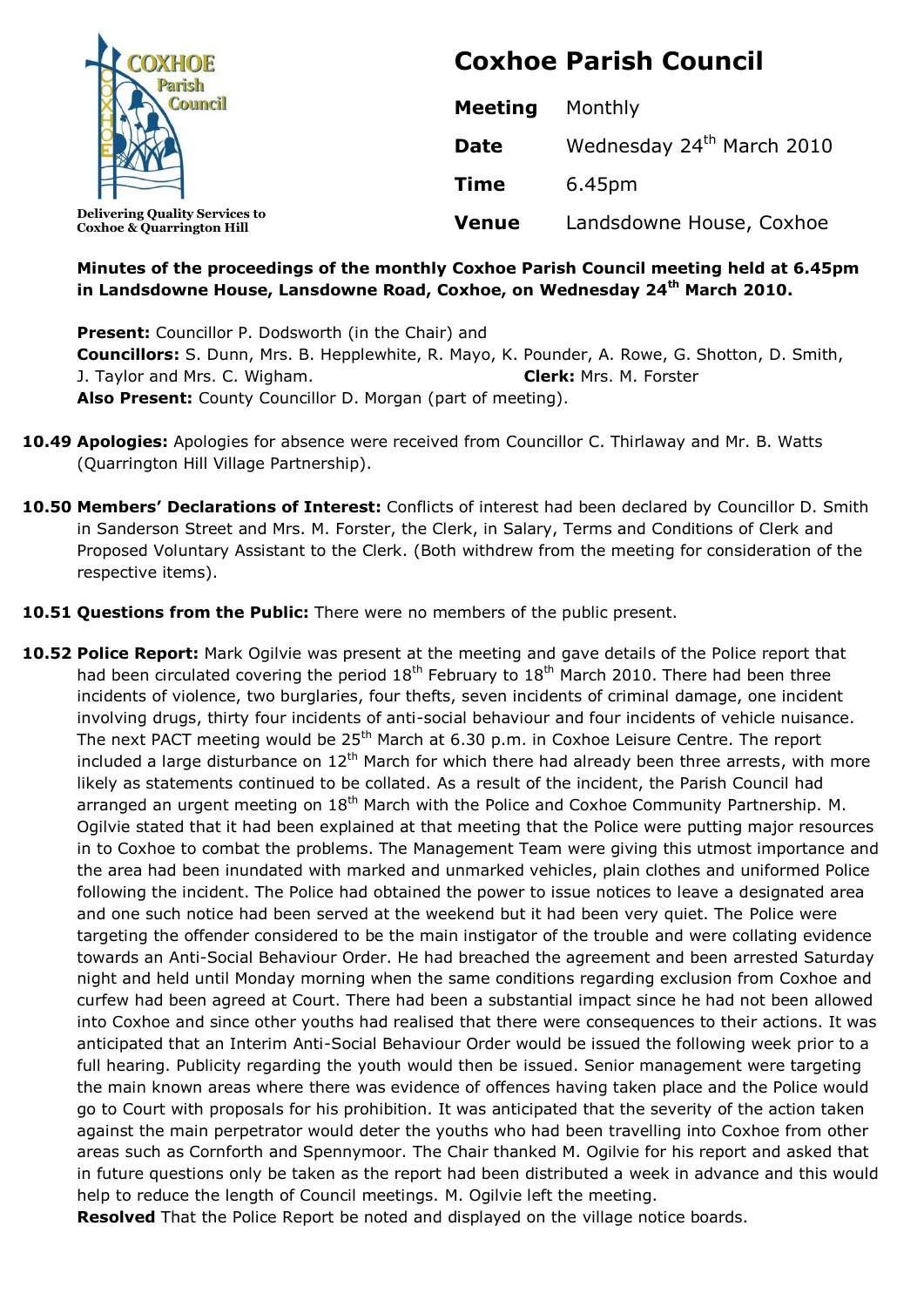- 10.53 Minutes of Monthly Meeting held 24<sup>th</sup> February 2010 had been circulated. Members advised that it may be that the Parish Council would in the future review the situation regarding speed visors in Coxhoe and request that they be amended to be able to rotate to allow these to be in either direction. The consensus was that at the last Parish Council meeting when it had been reported that the County Council had advised that these had been agreed with the Police as being only in one direction, the Parish Council had noted this, rather than agreed it. It was, therefore, agreed to amend minute 10.35 to reflect that the Parish Council noted that the visors at Coxhoe could operate in one direction each. Resolved (i) That minute 10.35, 24<sup>th</sup> February 2010, be amended to reflect that the Parish Council had noted (rather than agreed) that the visors at Coxhoe could operate in one direction each; (ii) That subject to resolution (i) above, the minutes of the last monthly meeting held on 24<sup>th</sup> February 2010 be approved and signed as a true record.
- **10.54 Matters of information:** The Clerk updated that **(1)** she had reminded County Councillors that they were to seek confirmation that appropriate checks had been carried out prior to installation of the **speed humps and barriers near the school at Quarrington Hill** and ascertain when the Stage 3 Assessment would be carried out. County Councillor Morgan had sent a response advising that Phase 3 assessments were no longer required. The principles involved in a safety audit were an integral part of the scheme design process and schemes were designed in accordance with legislation, Department for Transport guidance, and sound engineering principles based on extensive experience. Since the measures had been introduced, vehicle speeds had reduced significantly. Members advised that it was sufficient to record this in the minutes. **(2)** There had not been any response from Gavin Cordwell-Smith yet to the request for the position to be reconsidered with regard to the street naming and the planning gain monies for the **Hellens Development. (3)** No progress had been made on contacting the alternative provider with regard to **Clocks Remedial Work** due to the huge workload at the moment and this needed to be progressed soon as the annual maintenance would be due. **(4)** The next session of the **CILCA Mentoring Course** was scheduled for 25<sup>th</sup> March and then the Clerk needed to register and start putting together the portfolio for submission. Members advised that they had previously agreed to assist in this. **(5)** There had been no progress advised from Councillor Dunn with regard to the land ownership of the **rough land adjacent to the allotments at Quarrington Hill** with a view to the Parish Council procuring this to provide additional allotment sites. **(6)** There had been nothing further from the County Council on the three potential **Asset Transfers** but Landsdowne House was not one of the Community Centres listed as potentially going back to the County Council's housing stock. **(7)** As suggested, the Clerk had written to Michael Young at Tarmac to see if he could shed any light on the query regarding the **responsibility for the footpath at Quarry Road.** Brendan Kelly of their Estates Department had rang to say that if this was the quarry access route that ran parallel to the quarry entrance then this had been raised at the last Liaison Meeting. This was an adopted path maintained by Durham County Council and it had been agreed that the County Council would sort this out. Councillor Rowe was provided with contact details to ensure it was the same path that was being queried. **(8)** It had been reported the previous month that the **fencing repairs outside the tip** had been carried out. Councillor Pounder had since advised that the fence had been hit by another vehicle last weekend and he had referred this to County Councillor Morgan. **(9)** It had been reported the previous month that the electrical contractor was arranging for the **Memorial lights** to be operational for one hour in the morning and a request had been sent to Adrian Varty at the County Council to enquire about the possibility of someone being shown how to alter the timer for future. Neither Councillor Mrs. Hepplewhite nor the Clerk had heard any progress on this and the Chairman offered to ascertain whether the timer was easily operational. **(10)** Nothing further had been received from the Planning Enforcement Officer who was currently investigating the **unauthorised development issues** the Parish Council had raised with them. A Member stated that there were an increasing number of unauthorised signs being erected and illuminated lights had been installed on the cafe at the bottom of the village. The Member requested that the Planning Enforcement Officer be asked to attend a meeting of the Parish Council to talk through the issues. **(11)** The Highways Action Line had advised that they had passed on the request for works to the **raised paving** and tarmac between the traffic lights and the Red Lion Public House to the Highways Area Office. Members confirmed that the works had not yet been carried out and it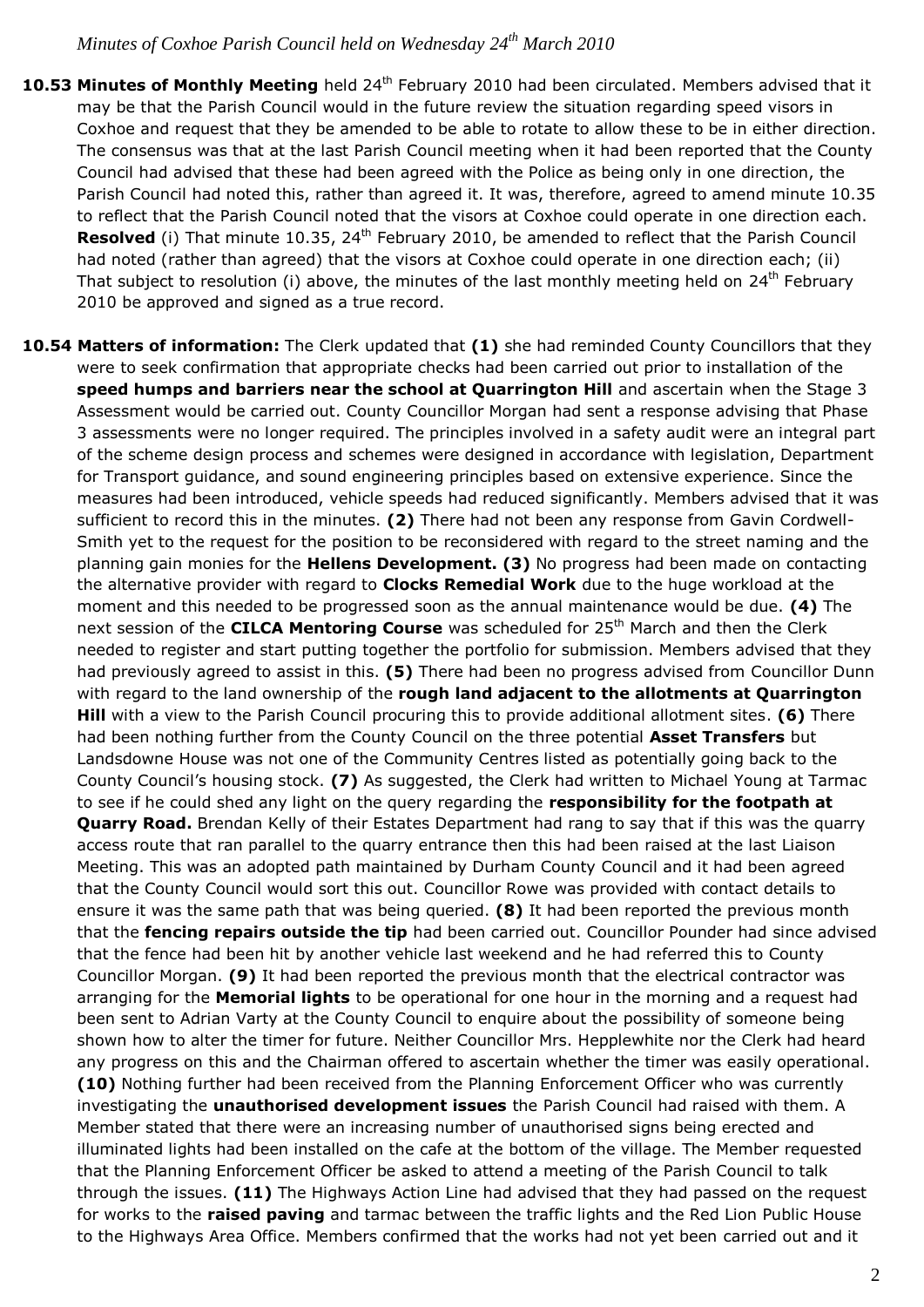was agreed to chase these up. **(12)** The Clerk was still in negotiations on the additional **insurance** premium Zurich were requesting for extra items added by the previous Clerk and would keep Members informed. **(13)** The **photocopier** for Landsdowne House had arrived and paper required for the next runs of the village newsletters would be ordered in the new financial year. **(14)** The Model **Standing Orders** had arrived and a review of Coxhoe Parish Council's Standing Orders would take place as time and workload allowed. **(15)** The Clerk had written to the resident of Ashbourne Drive outlining why the Parish Council was unable to assist with the **provision of a salt bin**. **(16)** A **Policy for Applications for Grants and Donations** would be drafted as time and workload allowed. Cheques and accompanying letters had been prepared for Great North Air Ambulance, Victim Support, and Coxhoe Village Hall Association and their letter would advise that the Parish Council would continue to pay the maintenance contract for the photocopier at the Village Hall and review this when the 2011/12 budgets were looked at. **(17)** The Clerk had written to the County Council expressing the Parish Council's concerns about road safety in response to the Planning Application for **Proposed Relocation of Site Compound at Joint Stocks Waste Disposal Site** and asked that they liaise with the Police in coming to a suitable solution. They had advised that the representations would be taken into account. A Member stated that they would also raise this at the next liaison meeting. **Resolved** (i) That the information be noted, the outstanding resolutions be actioned and progress be requested on those issues raised with other parties; (ii) That the Clerk ask the Planning Enforcement Officer to attend a future meeting of the Parish Council to discuss the number of unauthorised developments in Coxhoe.

**10.55 Joint Meeting re Lighting and Other Improvements at St. Mary's Church and Front Street, Coxhoe:** had been held Tuesday 2<sup>nd</sup> March. The meeting had included representatives of Coxhoe Parish Council, Coxhoe Community Partnership, Durham County Council and St. Mary's Church. The representatives had looked at lighting to the rear of St. Mary's Church and the Church representatives had stated that their preference was for a timer to be installed for lighting at the back door between 6.00 p.m. and 9.30 p.m. This had been suggested as a bulk head fitting with a low energy bulb. It had been agreed that ideally there should be a wider footpath from the Church entrance to the top of the new grave area at the left with a bench seat near the top of the area. It had been suggested that the Community Partnership could look at having spiky planting to the corner area behind the hairdressers to improve the appearance and deter youths. It had been hoped that CDENT monies would cover this but the Parish Council would be informed of any costs that may be outstanding. The County Council representatives had agreed to trim the planting at the stone wall to the side of the Church. They were looking to install a litter bin in the Churchyard and Members advised that a metal one would be preferable as this would be more vandal proof in that area. The land ownership issues relating to the Churchyard were to be discussed at a future Parish Council meeting.

The representatives had then visited the Front Street of Coxhoe to look at improvements, including looking at the location of various street furniture. The intention was for heritage type lights to be provided as part of the URRI scheme in the commercial area from the mini roundabout to the traffic lights. These would be heavy duty ornamental columns with brackets capable of having hanging baskets and Christmas lights attached to them. Two would be substantial enough to have CCTV cameras attached at strategic places to be agreed by the County Council in liaison with the Police. These were fully funded and on order for delivery in approximately 16 weeks. The current light bulbs in this area would be recycled to replace sodium lighting elsewhere in the village. The County Council Officers had offered to provide expert advice on the Christmas lights once the posts were in place. The County Council were aware of the barriers that had been bumped at the top of the village and remedial works were in hand. County Council advice had been sought as to the best way to flood light the Co-op and Village Hall car parks and whether it was possible to have additional street lights in that area or whether flood lights at the side of the Village Hall would suffice and if so what the best lights to install would be. County Councillor Morgan had agreed to speak to the County Council lighting engineers in connection with this and obtain costs. The County Council had agreed to prune back the planting and the Chairman of the Village Hall Association had agreed to this as he had been on site at the time. Part of the agreement of letting the Co-op have a walkway had been that they would maintain the path and lights so the County Council needed to raise these issues with them and see if they would provide a further flood light so that there would be two or three from the Village Hall and one from the Co-op buildings.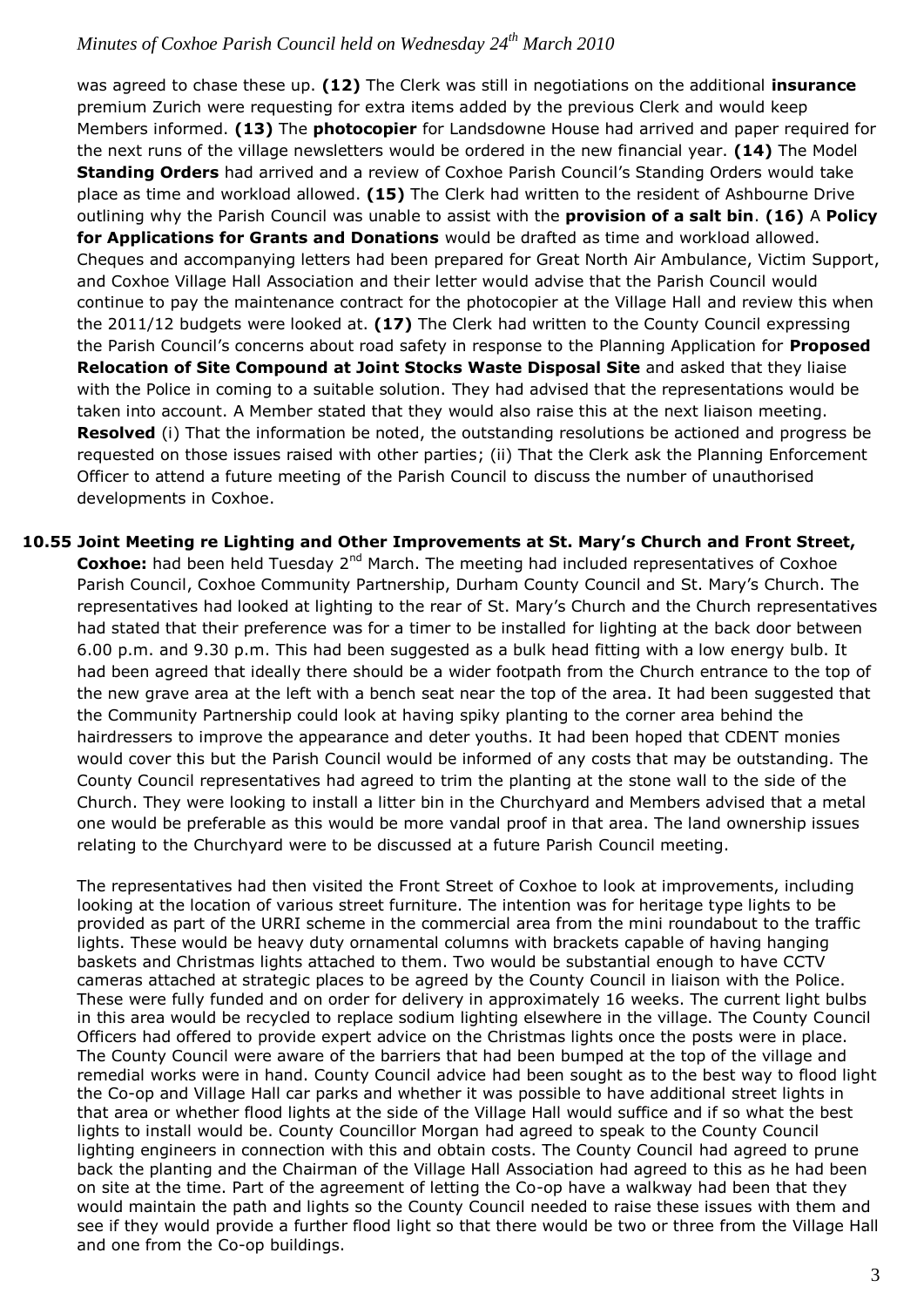With regard to other street furniture, it had been stated that the bin outside the Church may be better moved to near to the Pizza shop but then agreed that it remain as that was more likely to be where people would drop litter; the street planter further down the Front Street would be better placed at the corner of the Florists shop and the florist could be approached as to whether she wished to fill this to advertise her business. Michelle White had advised that the County Council had agreed to refill and level off the planters at the top of the Front Street as part of the URRI scheme and could look at having the planter moved to the corner outside the hairdressers. Jeff Stephenson of the County Council had advised that this should not be a problem from a risk point of view as there were bollards in that area. Members stated that it would be good to have a noticeboard near the Workingmen's Club; one for young people near the bus stop; and a map of the Limestone Links in the village centre, near the pedestrian crossing or opposite Gatenbys or at the entrance to the Village Hall. The County Council had stated that these should not be a problem as these were pedestrian areas. The Parish Council noticeboard may be better placed near the Post Office to be more central and should be an improved three way board. Michelle White could provide advice on the best type. Heritage pointers would be good at the Village Hall entrance with walking times rather than distances to encourage walking. These would indicate the Leisure Centre, Park and School. Jeff Stephenson would take up the issue of the outdated sign at the entrance to the Village Hall car park.

To progress matters a sketch had been provided of what improvements the Parish Council wanted to see occur and this had been submitted to County Councillor Morgan in order that he could obtain advice and costings from the County Council Officers. Following that, appropriate discussions could take place as to how all the suggested improvements could be funded. It had been suggested that the monies saved from the lighting no longer required at the rear of the Church could potentially fund some of the lighting to the car parks or to assist in the provision of a footpath to the newer graves. J. Hepplewhite had offered to obtain costings for the footpath from the contractor currently working on other projects being undertaken by the Community Partnership.

The Clerk added that since the meeting, Adam White of the County Council's Regeneration and Economic Development Directorate had advised that he wished to meet with the Parish Council and Coxhoe Community Partnership to discuss the village centre regeneration. He had advised that he could act as a facilitator in getting actions re physical improvement to the area improved and also help with funding applications and project work. She suggested that the notes from the meeting of 2<sup>nd</sup> March be shared with him and the Officers who had attended the site visit and then another meeting incorporating all parties be called once Officers had had a chance to look at the best options and costings in order that the Councils and Partnership could progress the matters discussed.

A Member commented that the bin outside the Churchyard should be moved slightly as it did not match the rest of the street furniture in that area. County Councillor Morgan stated that the County Lighting Engineer was currently carrying out an assessment on the Village Hall. Adam White could be asked if he could contribute to that and this could form part of discussions with the Village Hall Association on the car park and options available to them, with some budgets available to the County Councillors possibly contributing to the funding. The Street Lighting Section had advised that as the lighting would be installed on a private building this would not fall within their remit. The Chair of the Parish Council advised that he would contact a contractor to discuss this and the lighting to the rear of St. Mary's Church. A Member stated that the lights at the rear of St. Mary's Church and the side of the Village Hall could possibly be paid for out of the budget set aside for the lighting at the Churchyard and suggested that authority be delegated to the Clerk, in consultation with the Chairman and Vice-Chairman of the Parish Council, to order the works if the contractor that the Chairman contacted could do this within that budget or contact County Councillor Morgan for alternatives if not. He added that there had also been a request for planting around the periphery of the Churchyard in the longer term. Another Member suggested that Catherine Grezo of Durham County Council be asked to prepare a full planned scheme of where the furniture should be in the Front Street as the Officer had suggested that there was too much in the Front Street.

**Resolved** (i) That the Chairman ascertain the possibility and costings for a contractor to install the required lighting to the rear of St. Mary's Church and to the side of the Village Hall; (ii) That should the costings provided be within the remaining budget of £2,500 then authority be delegated to the Clerk, in consultation with the Chairman and Vice-Chairman, to order that the works proceed; (iii) That should the costings for the lights to the rear of St. Mary's Church and the side of the Village Hall equate to more than the remaining lighting budget, then the Chairman consult with County Councillor Morgan in connection with the alternatives available; (iv) That Coxhoe Community Partnership ascertain costings for spiky planting at the corner to the rear of the hairdressers in the Churchyard;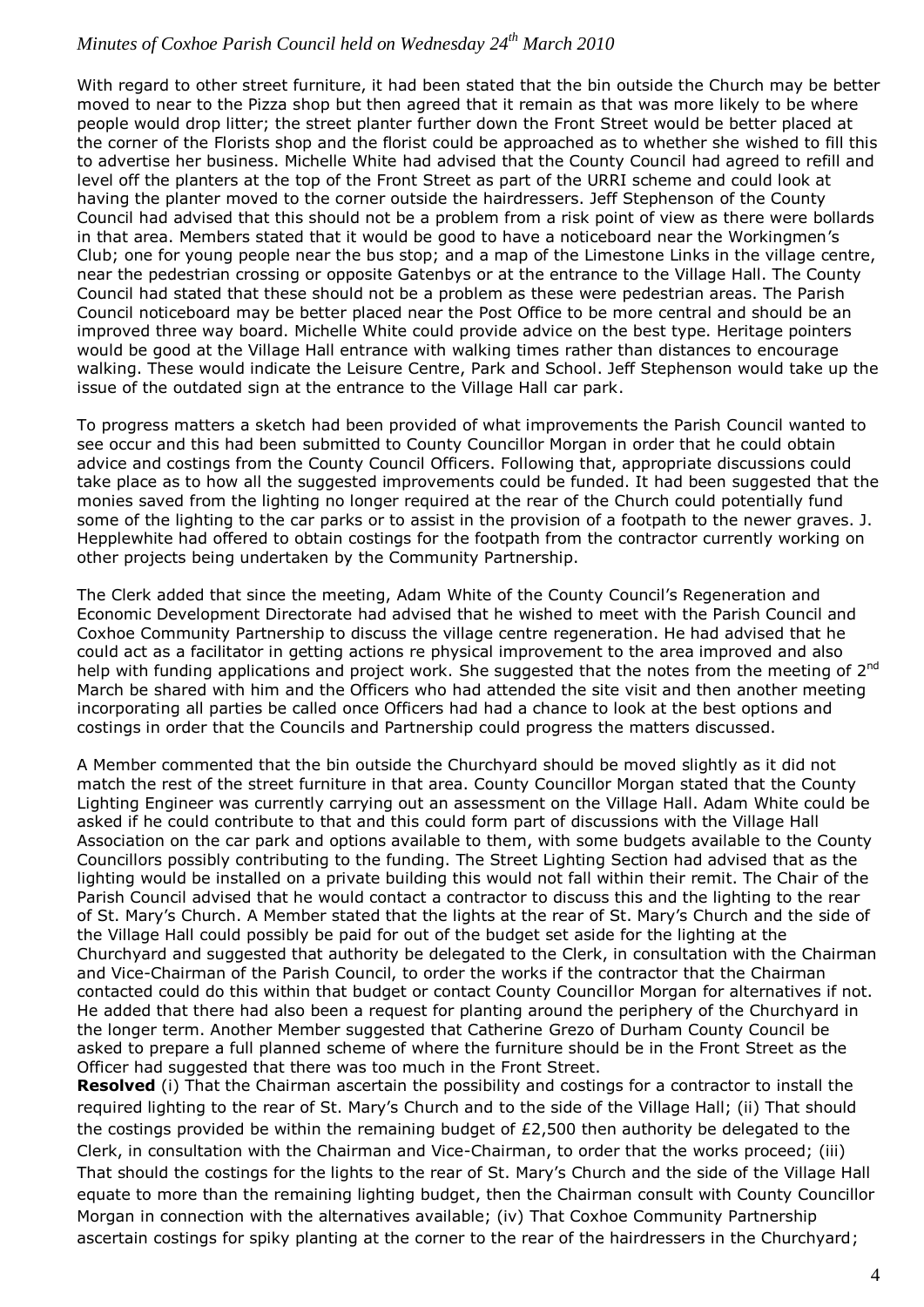and whether there was sufficient CDENT monies available to cover these costs; and for a wider footpath from the Church entrance to the top of the new grave area at the left; and report these back to the Parish Council; (v) That the County Council trim the planting to the stone wall to the side of the Church and on the walkway through the Village Hall car park and arrange for the sign at the entrance to the Village Hall car park to be updated; (vi) That the County Council install a litter bin, preferably metal, within the Churchyard grounds; (vii) That the County Council raise with the Co-op that the Coop had agreed to maintain the footpath and lighting when the walkway to the shop had been agreed and ascertain whether they would install a further flood light on their premises; (viii) That the County Council Officers who had attended the site visit, together with Adam White and Catherine Grezo be provided with the notes relating to the meeting of 2<sup>nd</sup> March and be asked to provide schemes and costings for a wider footpath and a bench and periphery planting to be installed at St. Mary's Church, and for the street furniture in the Front Street, with a further meeting to be arranged involving all such parties once this information had been compiled; (ix) That the County Council be asked for advice on a scheme for Christmas lights in Coxhoe Front Street once the appropriate lamp posts were in place; (x)That the land ownership issues relating to the Churchyard be discussed at a future Parish Council meeting following decisions with regard to the possible improvements to the Churchyard.

10.56 Visit by Department of Communities and Local Government – had taken place on 22<sup>nd</sup> March 2010. Everything had gone very well, with the morning consisting of discussion on the Parish Plan and progress and various projects that had been undertaken as a result. There had been a powerpoint presentation and informal discussion over lunch. This had been followed by a walk round of some of the projects such as the skate and play park, the Youth Room, Sensory Garden, Village Green / Proposed Medical Centre site, Coxhoe Front Street to discuss the URRI Scheme, then St. Mary's Church and the Living Churchyard. The latter part of the day had consisted of a coach tour to incorporate the entrance signs at Coxhoe and Quarrington Hill, traffic calming at Quarrington Hill, Crowtrees Heritage, and the Limestone Links routes prior to the party returning to the train station. Members commented that the visitors had praised the work undertaken to the point of suggesting that the Parish Council and Community Partnership sell their expertise. In addition to the contingent from London, representatives from the Area Action Partnership, Government Office North East and Community Development had visited to see what was happening in Coxhoe. It was considered to have been a worthwhile day.

**Resolved** That the information be noted.

- **10.57 Speed Visors** The Clerk had advised Gerry Jones at the County Council that the Parish Council would pay up to £700 for power to be provided to the southbound pole at Coxhoe, with the County Councillors kindly having offered to pay any costs above that and for power to be provided at the north bound pole at Coxhoe. He had advised that he would organise the order with Service Direct. Costs for the rotation and information on when and in what order the rotations would occur had been requested and that the County Council provide appropriate data from Quarrington Hill prior to any movement. The Clerk had reiterated that the Parish Council were of the opinion that the site visit at Quarrington Hill had agreed that the visor near the garage would be capable of being activated in both directions. Members added that the power was currently being supplied to the northbound pole. **Resolved** That the information be noted.
- **10.58 Quarrington Hill Community Centre and Communal Hall Consultation:** As the Parish Council had not had a chance to properly consider the letter from Clive Lawson delivered at the last meeting and advising that the current Management Committee would be standing down in November, it had been agreed that this be submitted to this meeting in order that consideration could be given as to how the County and Parish Councils could rally community support to prevent the closure of the Centre. At the last meeting, Councillor Pounder had advised that he was willing to assist in sorting a new set up to take over the running of the Community Centre after November and it had been agreed that the village newsletters incorporate articles in each edition until the end of the year. The Parish Council mobile number had been provided as a contact but to date there had been no calls in this connection. The Clerk had asked Mary Foy at the CVS to ensure that she incorporated visits to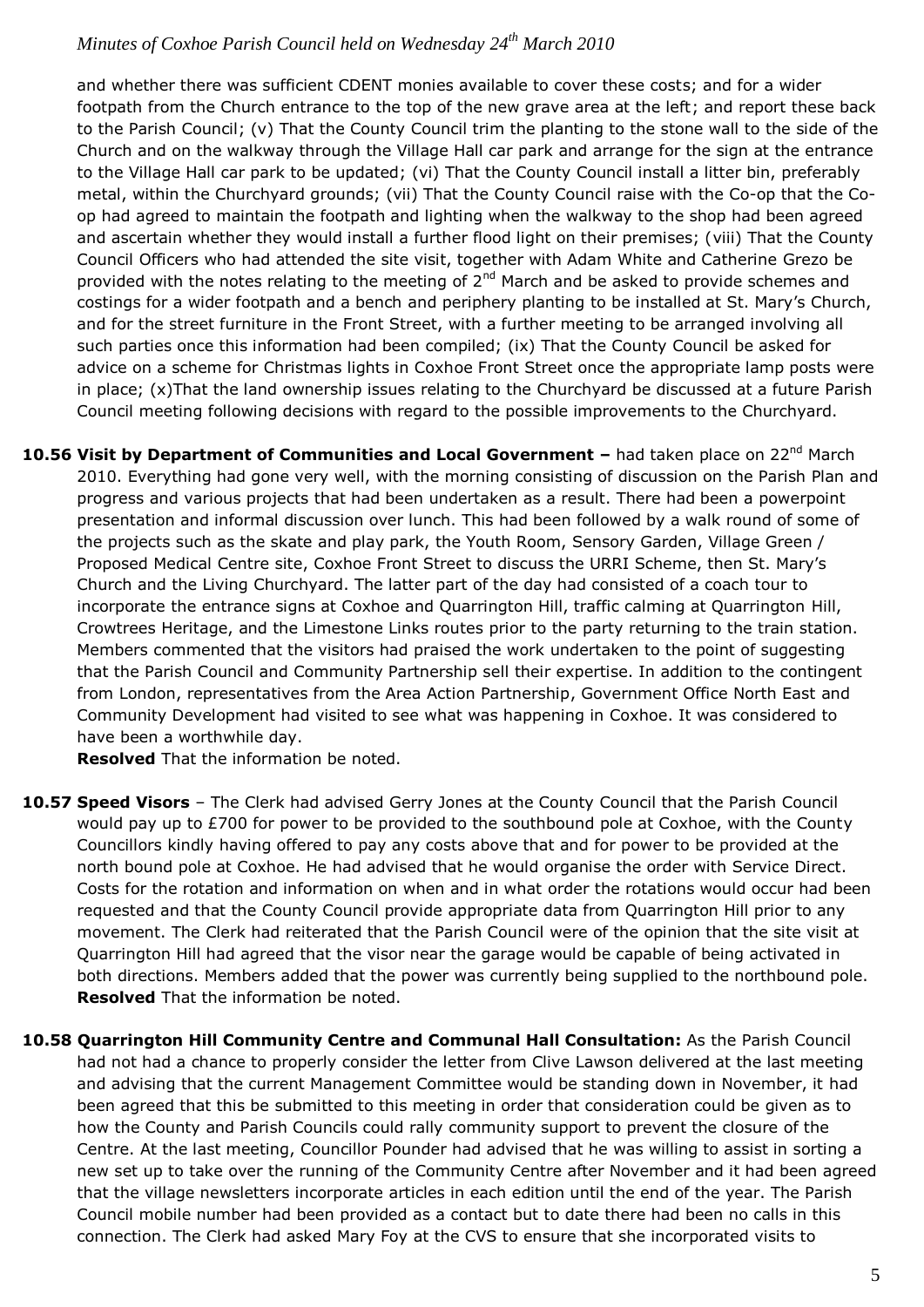Quarrington Hill Community Centre when she visited voluntary organisations to discuss any assistance they could provide and had updated her on the position regarding the two Centres at Quarrington Hill. It had been suggested at the last meeting that a multi-agency meeting be called after that visit had taken place and Councillor Pounder had offered to obtain information relating to usage and funds prior to such a meeting being arranged. He advised that he had met Mr. Lawson and that it would be beneficial to have someone organised to have a hand over from September. He stated that the Community Centre was used weekly for coffee mornings, bingo, youth club and toddlers group, monthly for Citizens Advice Bureau, occasionally for MP Surgeries and AAP meetings, and annually for flu jabs and the Heritage Group. He provided brief details of the finances and advised that there were large costs involved with water rates and insurance but healthy funds in the balances. A problem with usage was that voluntary groups used the Resource Centre as they did not have to pay for that. He provided details of the usage at the Resource Centre and stated that the County Council was advising that it was underused but may not have the full details.

The Clerk added that the County Council was consulting on the possibility of the Hawthorns Resource Centre at Quarrington Hill being taken back into the County Council's housing stock as they considered that it was underutilised and there was a nearby alternative of the Community Centre. The correspondence from the County Council had been copied to Clive Lawson in case he had not been consulted directly. It was agreed that the two agenda items be discussed together as each had an impact on the other. Members stated that both buildings were owned by the County Council and it was imperative that one building was retained for use by the community. The County Council should be asked to assist in this as they would be saving costs by one of the buildings not being used for the community. County Councillor Morgan added that it may be difficult to involve the County Council in discussions at present on the retention and potential assistance with funding of any community halls as the overall review of community buildings would mean that they would want a unified approach across the County as opposed to becoming involved in piecemeal decisions. The County Councillors could try to solicit interest from the AAP in having offices at Quarrington Hill. They were looking for somewhere central to the AAP area and on good bus routes. Members added that the County Council needed to look at the issues of water rates and grant aid when looking at community buildings.

Members considered that a public meeting may assist in encouraging usage of, and volunteers for a new Management Committee for, the Community Centre. They advised that fliers for such a meeting could be distributed at the next Parish Council meeting for delivery by Councillors. A potential date, subject to availability, would be Saturday  $8<sup>th</sup>$  May at 10.00 a.m. in the Community Centre. The Clerk had circulated an email from the Chair of Quarrington Hill Village Partnership which requested that the Parish Council support the continued use of the Resource Centre which had been used by the Partnership monthly for 4 years and was valued as an excellent meeting room with good facilities. He had mentioned that Crowtrees Heritage Group met there monthly and approximately 12 people attended a fortnightly coffee morning. With the future of the Community Centre in possible jeopardy, he had asked that the Parish Council respond to the County Council to let them know of the importance of having a place in the village available for meetings, etc. She stated that she would update the County Council of the current position and the Chairman advised that he would update the Chair of the Quarrington Hill Village Partnership.

**Resolved** (i) That subject to Councillor Pounder checking the availability of the Quarrington Hill Community Centre for a public meeting on  $8<sup>th</sup>$  May, fliers for such be distributed at the Parish Council meeting in April for circulation by Councillors; (ii) That the Clerk, in responding to the County Council consultation, update them on the current position and advise that one community facility should be retained in Quarrington Hill; (iii) That the Chairman advise the Chair of the Quarrington Hill Village Partnership of the current situation and proposed actions.

**10.59 Photocopier at Village Hall:** For audit purposes so that agreement to expenditure was a separate item on the agenda, ratification was sought of the decision made at the Parish Council meeting in February 2010 under Matters Arising to agree to continue to pay the maintenance contract for the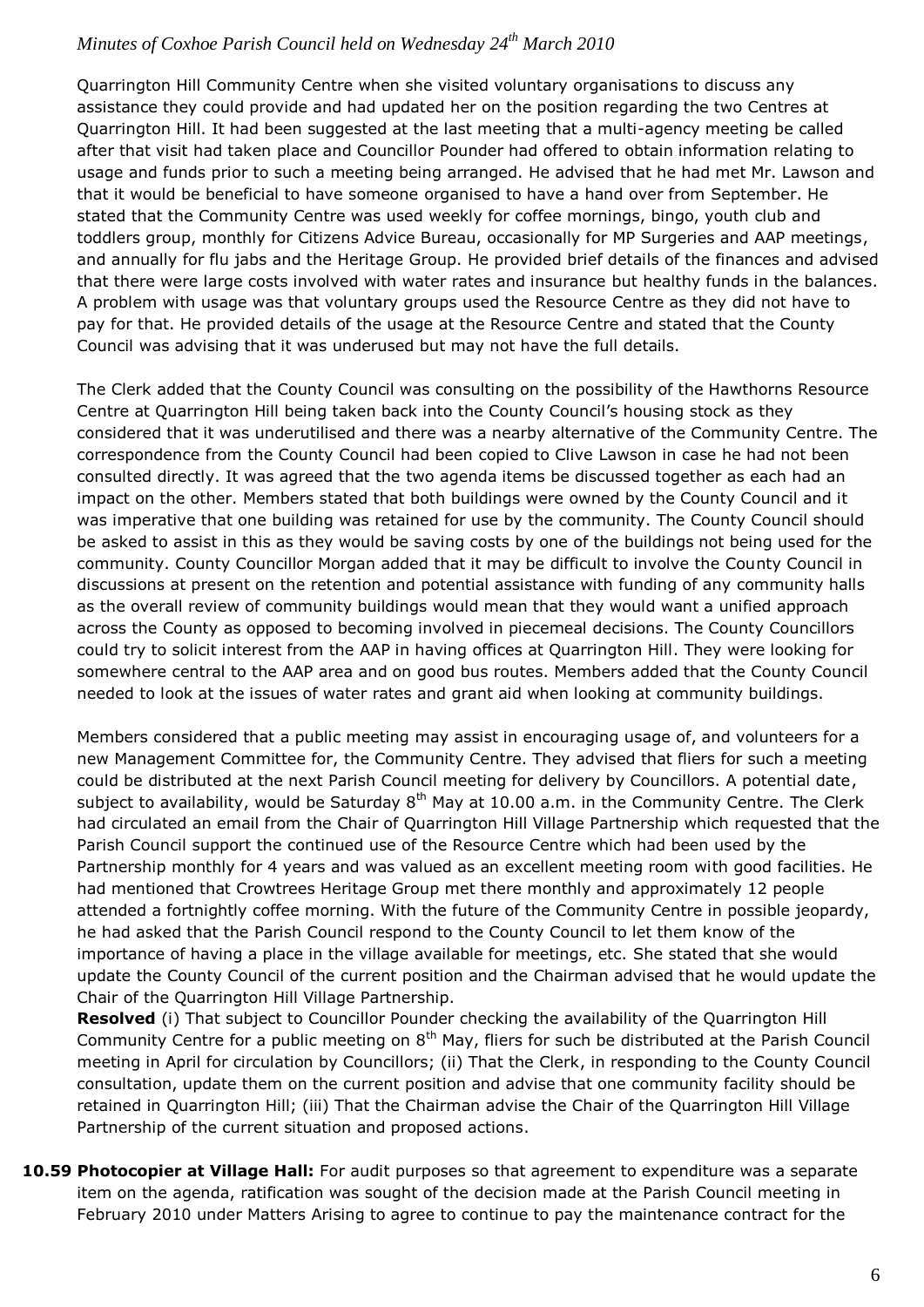copier at the Village Hall and review the position when the budget setting process took place in October / November 2010 for 2011/12.

**Resolved** That the Parish Council continue to pay the maintenance contract for the photocopier at the Village Hall and review the position as part of the budget setting process for 2011/12.

- **10.60 Quarrington Hill Village Partnership:** The agenda for 29<sup>th</sup> March and minutes of 22<sup>nd</sup> February had been circulated. As the Chairman of the Partnership was unable to attend the Parish Council meeting, correspondence had been circulated that advised that the Partnership had received good news on 2<sup>nd</sup> March that they had been successful in being awarded £15,000 from the AAP budget, and £5,000 from each of the County Councillors' neighbourhood budgets. When added to the £1000 set aside by the Parish Council, this equated to £26,000 towards the play park scheme. The Chair stated that this was good news and could allow the Partnership to take the project forward in stages. **Resolved** That the information be noted.
- 10.61 Coxhoe Community Partnership: The agenda for the Partnership meeting of 3<sup>rd</sup> March had been circulated, together with the Youth Room Partnership minutes for 21<sup>st</sup> January. The Chair asked that in order to reduce the length of Parish Council meetings, both Partnerships be asked to issue the Clerk with their reports a week in advance of the meeting if possible to allow Members time to read these so that questions or new updates only could be taken at the Parish Council. The Secretary of the Partnership stated that the Chair was resigning and the vacant position would be the subject of election at the Annual General Meeting in May. Councillor Mrs. Hepplewhite advised that there was £4,000 left in the Memorial Garden budget and was asked to check whether some of this could be used to purchase lights for the trees for use on special occasions and at Christmas. She and the Chair of the Parish Council would see whether the surrounding area could be turfed rather than seeded for better short term effect and whether the seats could be moved forward. The Living Churchyard had been shortlisted for Durham County Council environmental awards. A response was still awaited from the Coalfield Regeneration Trust on the Village Hall internal doors. Computer classes would commence 26<sup>th</sup> April in Landsdowne House and an application for funding had been submitted to pay for rent for the room and a tutor for the classes. The Partnership had been advised that all electrical equipment, including the laptops required, needed to be PAT tested and no equipment should be left unattended although they had wanted to leave a computer and printer in the meeting room. The Officer from the County Council was checking the capacity to ascertain how many computers could be plugged into the system simultaneously and it was agreed that County Councillor Morgan look into these issues. A Member commented that it would be beneficial to have the asset transfer of Landsdowne House determined prior to November when the licence fee for the hire of the room at the Village Hall would be reviewed.

The Clerk updated that provision of a litter bin for the Churchyard had already been covered under the item on the joint meeting. Things had moved on slightly with regard to the County Council assisting the Parish Council, following her request for help in the development of a website. She had obtained from the DCC Web Team a website requirements document which needed to be completed and returned prior to arranging a meeting with the web development team. She had asked TP Gardens to not drive past St. Mary's Church and only use the main parking area when carrying out grasscutting in the area and had written to Wilf Newall to express concern that the subsidence may be the result of inadequate backfilling of excavation works. County Councillor Morgan added that a third set of works would be carried out to the worst area in April but upgrading and reinforcing the path would have to be a new project. The Clerk went on to advise that following the request for the Parish Council to have insurance cover for volunteers, Personal Accident insurance for up to ten volunteers working on a project had been added to the Council's insurance at no additional cost. The Clerk had advised the County Council and Partnership accordingly to assist with the planting works that the Partnership wished to undertake. A projector had kindly been donated by Councillor Dunn and, as authorised at the last meeting, reimbursement costs for a cable to enable connection to the Parish Council's laptop had been arranged for accounts for payment later in the agenda. The Clerk had further updated the Parish Plan Progress Report and issued it for comment and the final version had been provided to the DCLG representatives who attended on  $2^{nd}$  March 2010.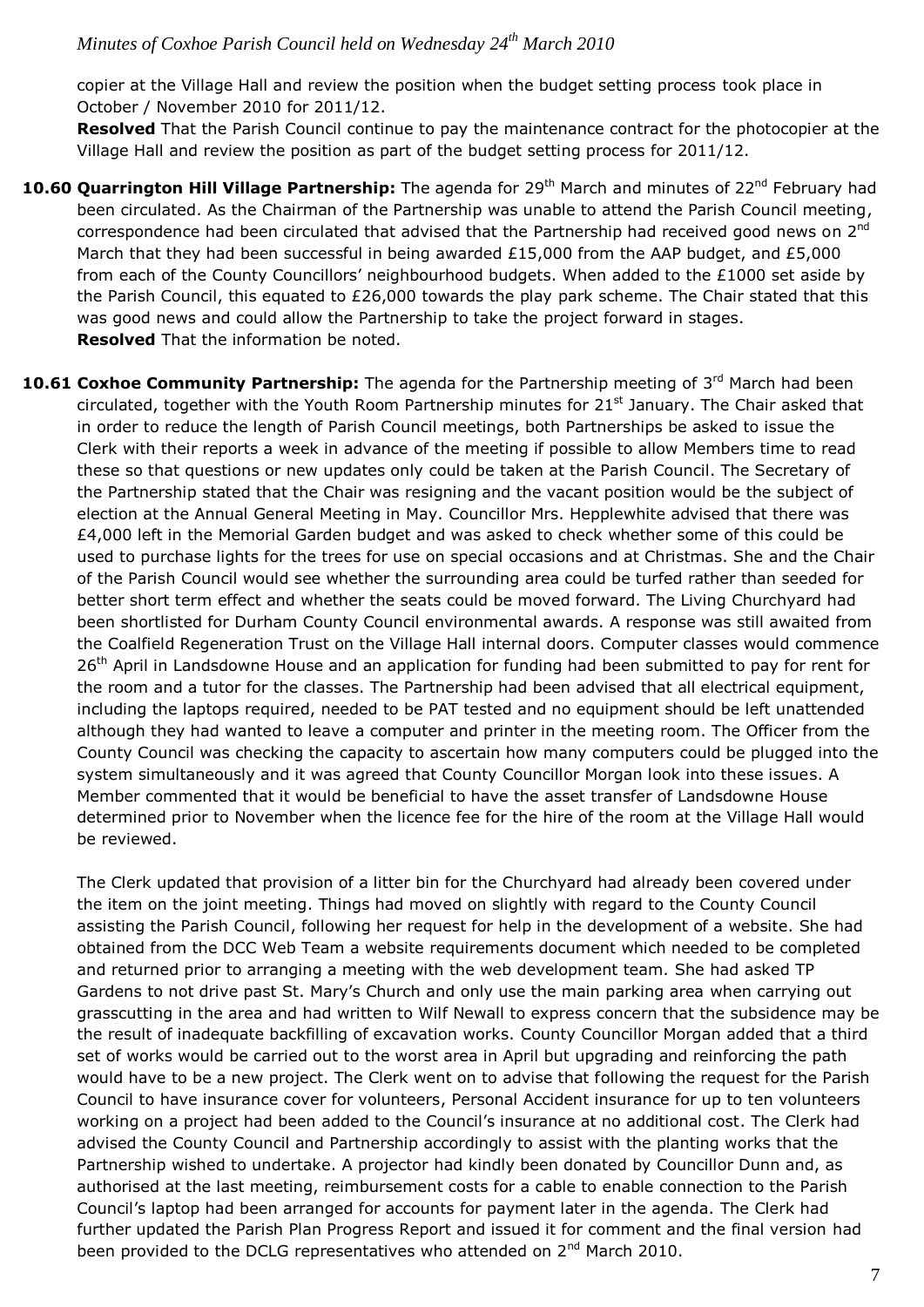**Resolved** (i) That the information be noted; (ii) That the Clerk request both Partnerships to issue their reports a week ahead of the Parish Council meetings in order that questions and new updates only be provided at the meetings to assist the effectiveness; (iii) That Councillor Mrs. Hepplewhite investigate whether Memorial Garden funds could be used for the purchase of lights for the trees; (iv) That the Chairman of the Parish Council and Councillor Mrs. Hepplewhite investigate the possibility of turfing the Memorial Garden and moving the seats forward; (v) That County Councillor Morgan investigate the issues raised in connection with the provision of computer classes at Landsdowne House.

**10.62 Crowtrees Heritage Group:** The agenda for 11<sup>th</sup> March and minutes of 11<sup>th</sup> February had been circulated.

**Resolved** That the information be noted.

#### **10.63 Correspondence:**

#### 10.63.1 **Durham County Council:**

**a) EDRC AAP Local Councils Committee –** The agenda for 16<sup>th</sup> March and minutes of 19<sup>th</sup> January had been circulated. The main points were concern that the AAP Board Member was not attending or providing written reports. Concern had been expressed in writing and the Committee may look at amending the constitution to deal with such matters. Anne Armstrong, the Local Councils Officer from Durham County Council, had outlined her newly created liaison role to improve consultation and engagement of local councils and practical support with printing and IT, and that the new County Durham Partnership would in effect be like a LSP for County Durham – a strategic partnership bringing together key organisations to improve social and economic well being, with £12m performance reward grant for achieving targets. Sandra Stephenson was a newly appointed Community Development Officer who could act as a first point of contact for support with neighbourhood budget applications. There was now a standard application form and a funding team to assist with the previous concerns about anomalies in the AAP monies being awarded. Joint working was taking place with CAVOS and they were feeding back to the two CVS in the area.

**Resolved** That the information be noted.

- **b) EDRC AAP Board –** the agenda for  $17<sup>th</sup>$  March, minutes of  $20<sup>th</sup>$  and  $28<sup>th</sup>$  January and report of the Forum on 10<sup>th</sup> December 2009 had been circulated. **Resolved** That the information be noted.
- **c) Consultation on Proposal to close In House Residential Care Homes** had been circulated.

**Resolved** That no response to the consultation be issued from the Parish Council.

- **d)** Further information from the County Council answering the Parish Council's query with regard to the **County Council's Policy on Replacement of Wheelie Bins** had been circulated. The particular ones in question at the football pitch at Quarrington Hill were to be replaced, with a custom made metal dog waste bin on order and the wheeled litter bin sited further away from where the previous one had been burnt out. The County Council would try to source a more vandal resistant one if it continued to be vandalised. **Resolved** That the information be noted and Councillors Pounder and Dunn send County Councillor Morgan maps of the additional areas they would like bins to be installed in order that he may request provision of these.
- **e)** The Parish Council had responded to the County Council's **Overview and Scrutiny** Committee on issues relating to **anti-social behaviour in parks and open spaces**. As a result, the Council had been invited to send a representative to a workshop held 16<sup>th</sup> March. Councillor Pounder had attended.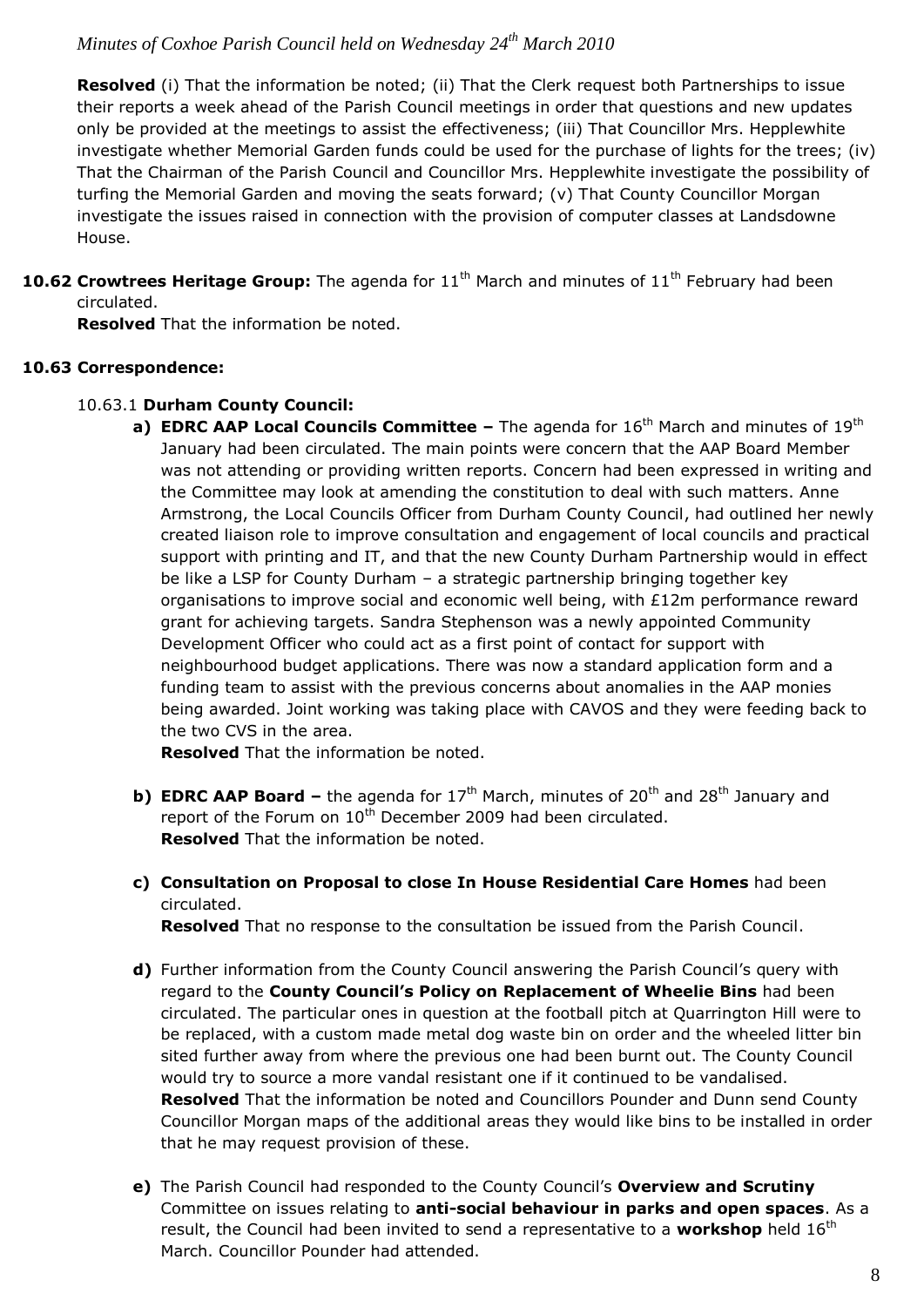**Resolved** That Councillor Pounder send information from the workshop to the Clerk for onward transmission to all Parish Councillors.

- **f)** An **Improvement Programme of Household Waste Recycling Centres** had been circulated. Coxhoe was scheduled for works for  $8<sup>th</sup>$  October to  $15<sup>th</sup>$  November 2010. **Resolved** That the information be noted.
- **g)** The County Council had sent their **Public Consultation on Contaminated Land Strategy** to the previous Clerk's home address and by the time it had reached the present Clerk the deadline date for consultation of  $1<sup>st</sup>$  March had passed. Parish Councillors had been afforded the opportunity to view the document. The Clerk had raised the overall issue of addressing correspondence with the Local Council Officers and the County Durham Association of Local Councils who were working to ensure that all Officers at Durham County Council used the correct up to date database for Parish Clerks. **Resolved** That the information be noted.

#### 10.63.2 **County Durham Association of Local Councils**

- **h) NALC E-Bulletins of 26th February and 12th March –** had been circulated. **Resolved** That the information be noted.
- **i)** The CDALC **Executive Committee** agenda for 3<sup>rd</sup> March had been circulated. **Resolved** That the information be noted.
- **j)** CDALC had advised that the winners of the draw for attendance by Parish and Town Council representatives at the **Royal Garden Party** in July 2010 were Sherburn Village and Pittington Parish Councils. **Resolved** That the information be noted.
- **k)** CDALC had advised that there was to be a free **Quality Status Seminar** at Peterlee Town Council 20<sup>th</sup> April. As this was the Clerk's first working day back after annual leave it was **Resolved** That Councillor Dunn attend the Quality Seminar on 20<sup>th</sup> April.
- **l)** Details had been circulated of an **Anti-Social Behaviour Event** held at Sedgefield Racecourse on 19<sup>th</sup> March. Councillor Pounder offered to forward information from this. **Resolved** That Councillor Pounder send information from the event to the Clerk for onward transmission to all Parish Councillors.
- **m)** Details had been circulated of **Durham Police Authority Community Consultative Group Meetings** to be held across the County between March and May. **Resolved** That the information be noted.

## 10.63.3 **Other Correspondence**

- **n) Campaign to Protect Rural England** had written to the Parish Council to inform them of work they were doing to protect the Hamsterley Upper Gaunless Area against what they described as being under threat from two proposed **wind farms** nearby. **Resolved** That the information be noted.
- **o) Tarmac Ltd**. was undertaking **Consultation on Durham Quarries Biodiversity Action Plan.** This had been forwarded from the previous Clerk's home address and missed the deadline of 1<sup>st</sup> March but Michael Young had said that the Parish Council could advise him of any comments.

**Resolved** That no response to the consultation be issued from the Parish Council.

**p)** A **Resident of Ashbourne Drive** – had contacted Paul Parker, the Neighbourhood Warden, about off road bikes at the rear of his property having accessed the land through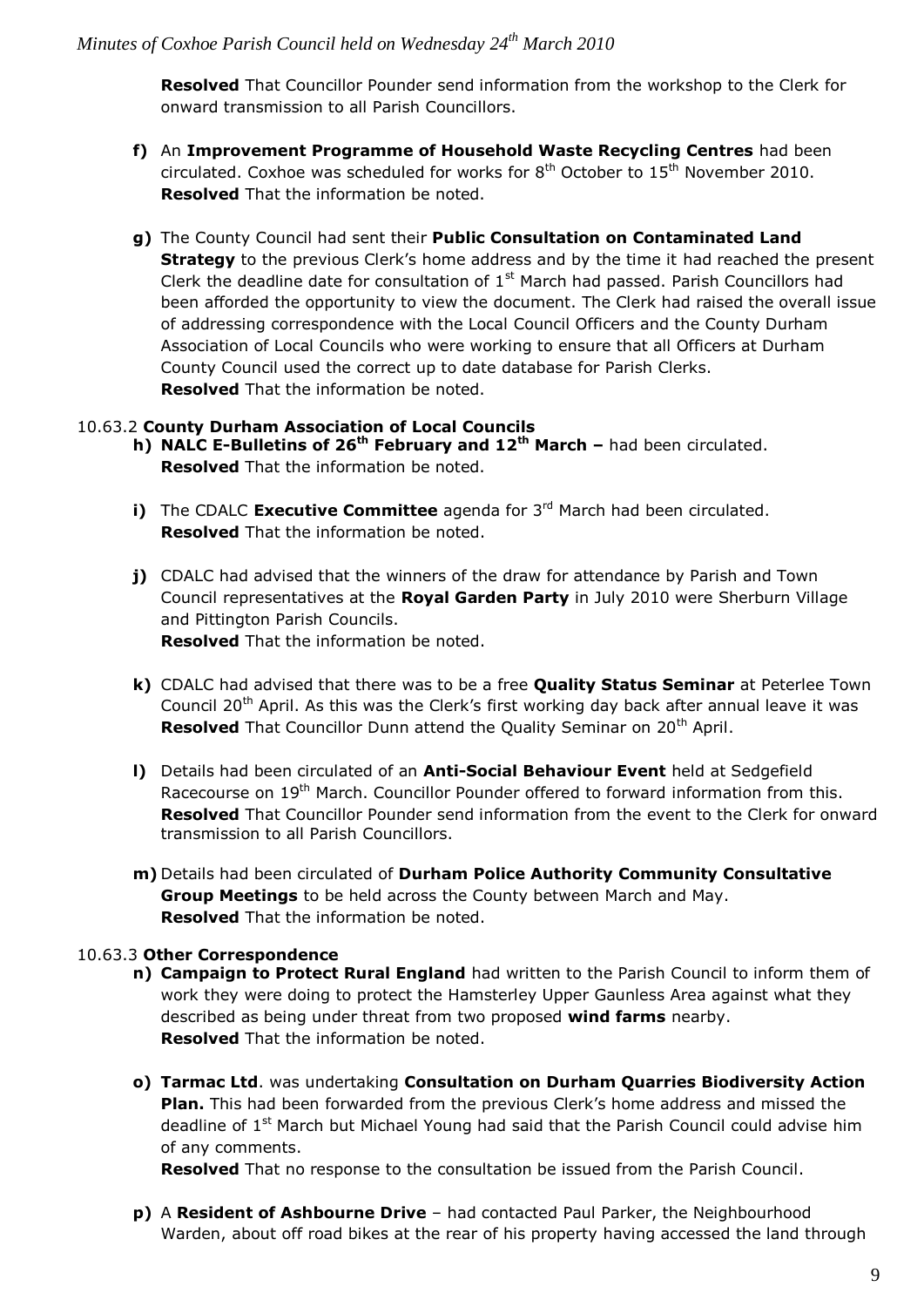a **gate at the bottom of Parson's Walk**. Paul had contacted the Parish Council to say that the County Council may consider the erection of a fence as a compromise but that the Parish Council may need to amend the gate. He had advised that the Parish Council had erected two gates to Parson's Walk and the one opposite Station Road was fine but the one at the school end was a different kind and may need to be altered. This opened and stayed open as there was no strength in the spring and this allowed entry by youths on bikes. The Clerk had spoken to the resident about his concerns and he had advised that the entrance near the old vicarage was good and quad bikes could not enter there but the gate from Cornforth Lane near the school was, in his opinion, set too far back and this was causing a problem with youths riding through the estate to access this. He considered that the gate should be moved 20 to 30 yards nearer to the main road.

Members commented that the gate had been erected by Coxhoe Parish Council with a retrospective grant received from Durham County Council to cover the costs. This had primarily been to prevent a horse rider gaining access. Moving the gate would make it further away from the path and Members did not consider that this would produce any benefit. A contractor could be asked to look at replacing the spring if it was not operating correctly. The problem with the horse still existed but the rider now rode the path along from the school, not going through the gate and along Parson's Walk, but up the verge next to the steps beside the gate and on to the estate, resulting in the horse's hooves churning up the verge. Durham County Council could be asked to consider a further small section of fencing to prevent the horse and bikes using the verge to get around the steps as the verge and steps were maintained by Durham County Council. The boarding to the fence that abutted the green in the middle of Parson's Walk at Ashbourne Drive had been replaced on many occasions by the principal authority as it was repeatedly vandalised and Durham County Council could be asked to consider a more sustainable fence or planting or possibly installation of a gate to deal with the bike issue as that would make Parson's Walk only accessible as a footpath from all three entrances.

**Resolved** (i) That the Clerk source a contractor to ascertain the effectiveness of the spring at the gate and to replace this with a stronger one if it was not working properly; (ii) That Durham County Council be asked to consider installation of a further small section of fencing to prevent horses and vehicles using the verge to get around the steps; and to consider installation of a more sustainable fence or planting, or a gate, to prevent access by horses and motor bikes at the middle of Parson's Walk, to make this accessible as a footpath only from all three entrances.

**q) Standards for England – The Response to the concerns the Parish Council raised** following the last briefing being circulated had been sent to Members. This advised that there were no plans to propose changes to the present system for meeting the costs of investigation of complaints against Parish Councillors. The information suggested that the Council may wish to also forward its concerns to the Department of Communities and Local Government who wrote the legislation that underpinned the standards committee complaints system.

**Resolved** That the information be noted and the Clerk forward the Council's concerns to the Department of Communities and Local Government.

**10.64 Length and Timing of Meetings:** The Chairman advised that ways needed to be found to reduce the length of Parish Council meetings and cited that the last meeting had lasted over three and a half hours. The Police and Community Partnership reports were circulated prior to the meeting and so could just have questions rather than detailing the reports at the meeting. With regard to public participation, it was an important move in the right direction to allow the public to ask questions at meetings but the decision had been to move meetings forward from 7.00 p.m. to 6.45 p.m. to allow for this. This needed to be adhered to to ensure effective meetings. Members agreed that the fifteen minutes allocated should be divided by the number of members of the public present to allow fairness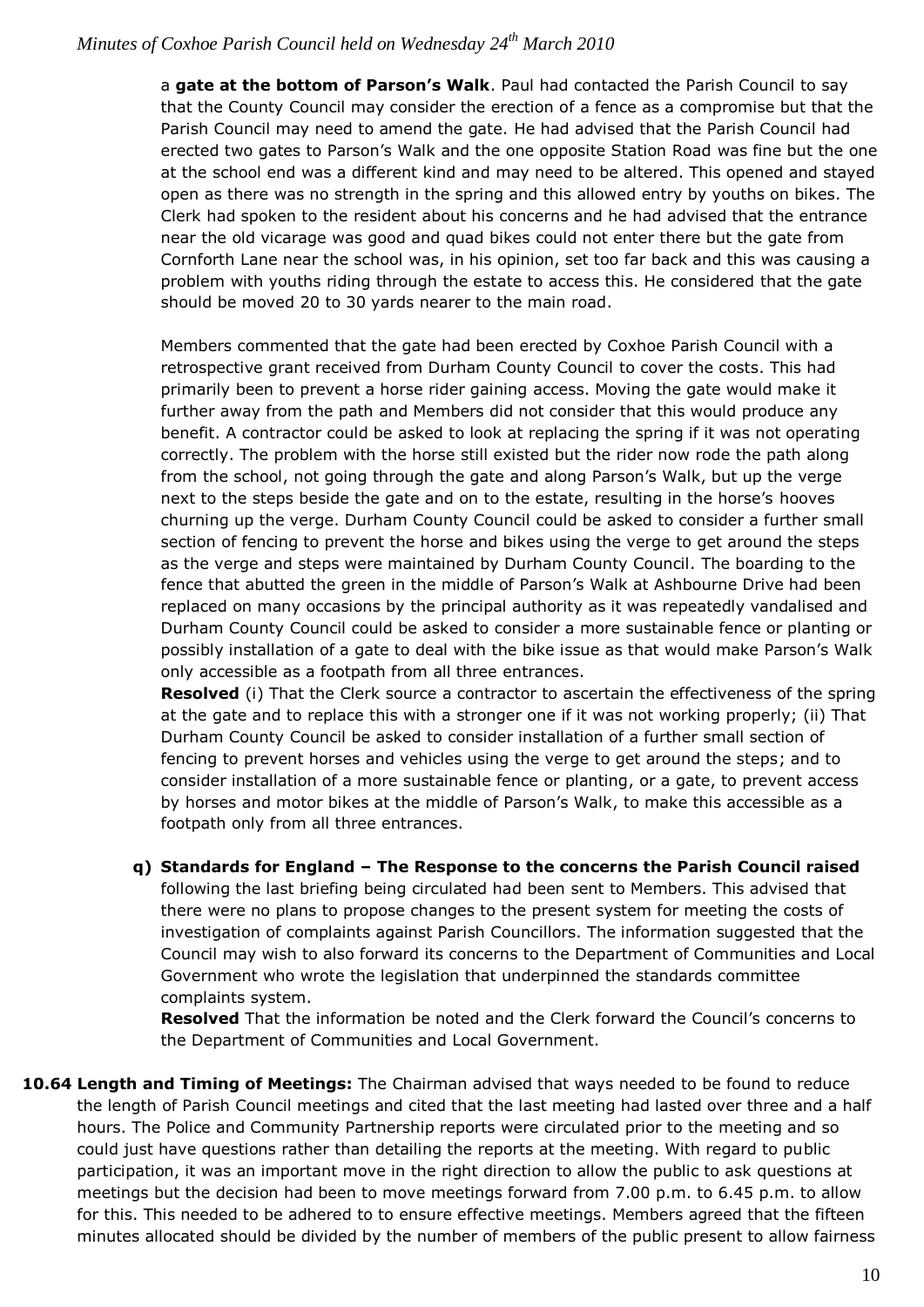and that members of the public should be advised that the slot allowed them to have their say and they should not interrupt proceedings after the time period. A balance was required between the importance of engaging the public and effectively handling all the required business of an active Parish Council. The public could be advised that if their question would entail a lengthier or detailed debate, the matter would be placed on the agenda for the following meeting to allow full discussion. **Resolved** That to ensure effective meetings, the Partnership and Police items be for questions only, the reports to be circulated prior to the meeting; and the public participation at Parish Council meetings be restricted to fifteen minutes at the commencement of the meeting; this time to be divided equally amongst those present and wishing to ask questions; with any further debate requiring an item on the agenda for the next meeting.

**10.65 Quarrington Hill Allotments:** A Member had highlighted various incidents recently occurring on the plots at Quarrington Hill. These had included storage of window frames, stripping of copper wiring, burning non-allotment type waste and adding unauthorised locks. The current tenancy agreement and terms and conditions had been circulated in order that the Parish Council may discuss how these could be tightened up to help to prevent such occurrences. It was opportune that this was done now as the annual bills were due to be sent out with the tenancy agreements for signature. The Councillor's suggestions had been circulated as a starting point on setting out that fires were prohibited; activities that were not allotment related such as cutting up of metal and storage of nonallotment type materials was prohibited; and considering a restriction on the number of hens to be kept on any one site. There were no restrictions set out in the agreement and conditions to increasing the rent from £16.20 per year to £18.00 per year as suggested when the 2010/11 budget had been set and the Clerk would incorporate this, subject to there being no restrictions in allotment regulations.

**Resolved** That as a full review of allotment agreement and conditions had recently been undertaken for the Willow Cottages allotment site at Coxhoe, the agreements for Quarrington Hill be amended to reflect that agreed at Coxhoe.

10.66 Web Statistics: had been circulated for the period 23<sup>rd</sup> February to 22<sup>nd</sup> March 2010. **Resolved** That the information be noted.

## **10.67 Finance:**

10.67.1 **Budget Update:** An account summary had been circulated that showed income and expenditure for the year and current balances reconciled against the latest bank statements. Details were circulated of the budget for 2009/2010, with income and expenditure and the variance against each budget heading to the end of February. The Clerk went through the budgetary comparison information in detail. There had been a further improvement over the last month with reduced winter expenditure and a further VAT reclaims receipt. With the amounts agreed to be carried forward for items not completed within the year (elections contingency, Church lights and Christmas lights) and the outstanding commitments for the year (speed visors and bollards), the Council should be under spent slightly against budget. Central Services was the only budget heading overspent due to unanticipated expenditure and some budget allocations being underestimated as a result of the changes in Clerk.

 **Resolved** (i) That the information be noted; (ii) That the outstanding commitments in the projects budgets of approximately £4,500 as outlined be carried forward to 2010/11 for payment; (iii) That the Clerk investigate the possibility of adding a further column for known outstanding commitments in the spreadsheets for the 2010/11 budget.

10.67.2 **Accounts for payment:** Details of financial payments required for the month had been circulated, together with the month end bank balances figure after the expenditure. The Clerk's payment included additional hours which Members agreed, some of which had previously been paid to the Council by way of a bursary for CILCA training. **Resolved** (i) That all payments presented be signed and paid: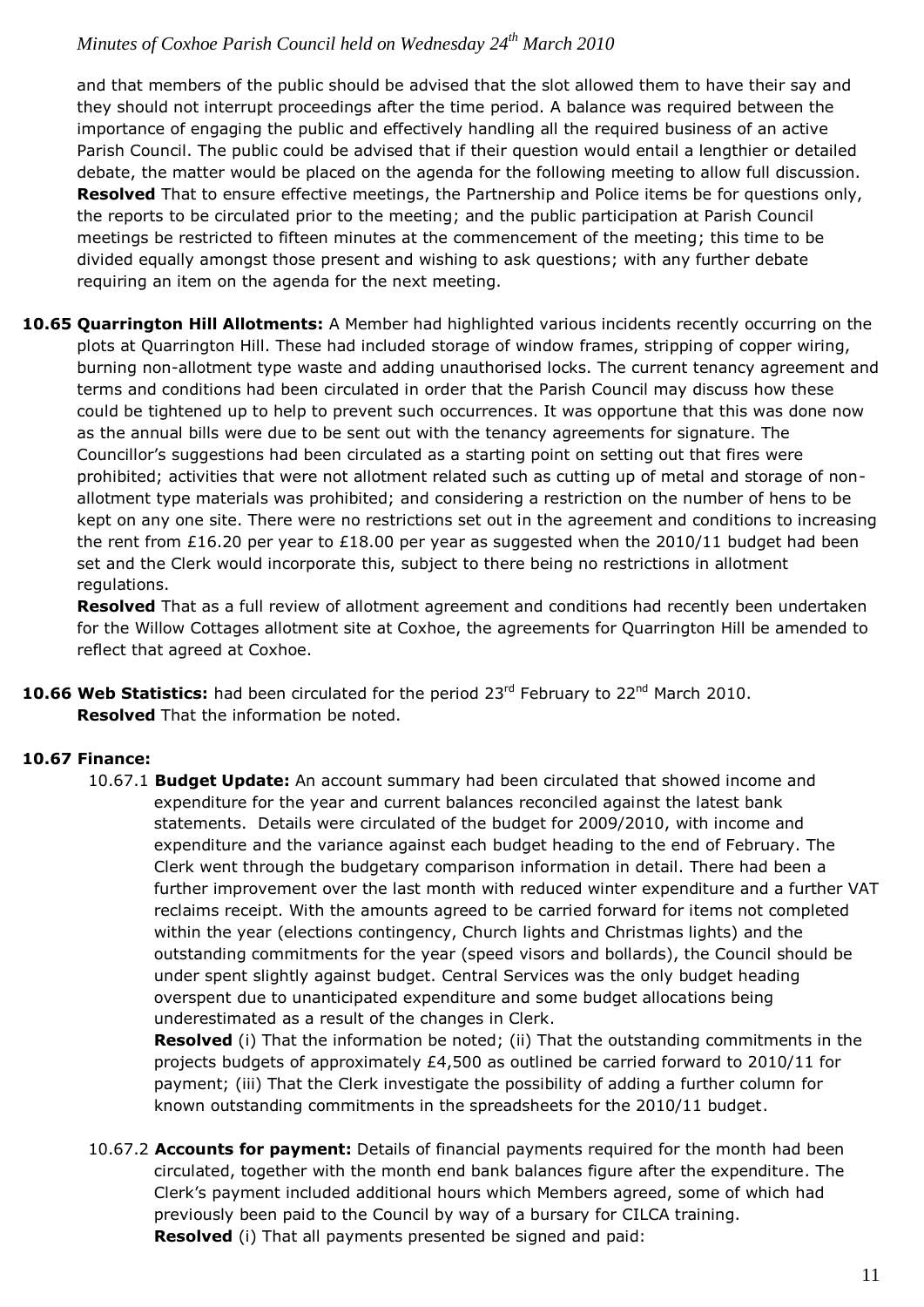| <b>Creditor</b>             | Reason                                            | £        |
|-----------------------------|---------------------------------------------------|----------|
| <b>Viking Direct</b>        | Printer Cartridges and stationery                 | 103.41   |
| <b>Total Business Group</b> | Maintenance and copies Village Hall copier        | 76.36    |
| <b>CDALC</b>                | <b>NALC Model Standing Orders</b>                 | 20.00    |
| <b>CDALC</b>                | <b>Clerks Foundation Course</b>                   | 27.00    |
| Quarrington Hill            | Section 137 Donation - Supply of Poppy Wreath     | 16.50    |
| <b>Community Centre</b>     |                                                   |          |
| Northumbrian Water          | Supply Water to Quarrington Hill allotments       | 126.18   |
| Great North Air             | Section 137 Donation                              | 50.00    |
| Ambulance                   |                                                   |          |
| Victim Support              | Section 137 Donation                              | 50.00    |
| Coxhoe Village Hall         | Section 137 Donation / Grant                      | 1,000.00 |
| Association                 |                                                   |          |
| 3 Mobile                    | Broadband & Mobile January                        | 33.85    |
| S. Dunn                     | Reimbursement of purchase of cable for projector  | 14.99    |
| M. Forster                  | Clerk Salary, additional hours and reimbursement  |          |
|                             | jugs, glasses, refreshments and gratuity expenses |          |
| Post Office Ltd.            | HMRC - PAYE Tax and NI Contributions              |          |

(ii) That should it prove necessary and to avoid any potential late penalty payment in view of the time factor for approval, the Clerk be authorised to raise any payment that may be required as part of the end of year PAYE return and the new photocopier contract and have these signed by two of the four Councillor authorised signatories, with a retrospective report to Council in April;

(iii) That the Clerk investigate the possibility of the Parish Council having direct debit facilities for certain recurring payments in future.

10.67.3 **Durham Miners' Gala Book Project:** Correspondence had been circulated about a book to be launched in 2011 recording the history of the Durham Miners' Gala. Those who sponsored the project in support of the Gala by purchasing a copy would have their names incorporated. It was considered that the book, and the Gala which was being supported, both brought a benefit to the residents of Coxhoe.

**Resolved** That a hardback copy of the book be purchased under Section 137 expenditure.

**10.68 Internal Audit:** The Council had to fulfil certain conditions to meet the Audit of Accounts requirements each year.

10.68.1 **To agree the Appointment of the Internal Auditor and Fee -** Whilst the Council had agreed during the budget setting process to continue with the services of Gordon Fletcher as Internal Auditor for 2010/11, a letter had now been received outlining his work and fee for the year.

**Resolved** That Gordon Fletcher be appointed as Internal Auditor for 2010/11 at a fee of £450.

10.68.2 **To agree the Effectiveness of the Internal Audit Service -** Members needed to satisfy themselves annually prior to the Audit of Accounts that their systems of internal audit and internal control were adequate and effective. To enable the production of the Annual Governance Statement, Members needed to agree the Effectiveness of the Internal Audit Service. The report circulated identified how the Internal Audit Service met the appropriate criteria of independence and competence, i.e. the Parish Council employed an internal auditor who was able to competently carry out those services and who was totally independent of the Council. The table attached further identified how the service met the five expected standards and how the service had been, and was, effective overall.

**Resolved** That Members agree that the Council's system of internal audit is effective and that this review of effectiveness will form part of the Council's Annual Governance Statement.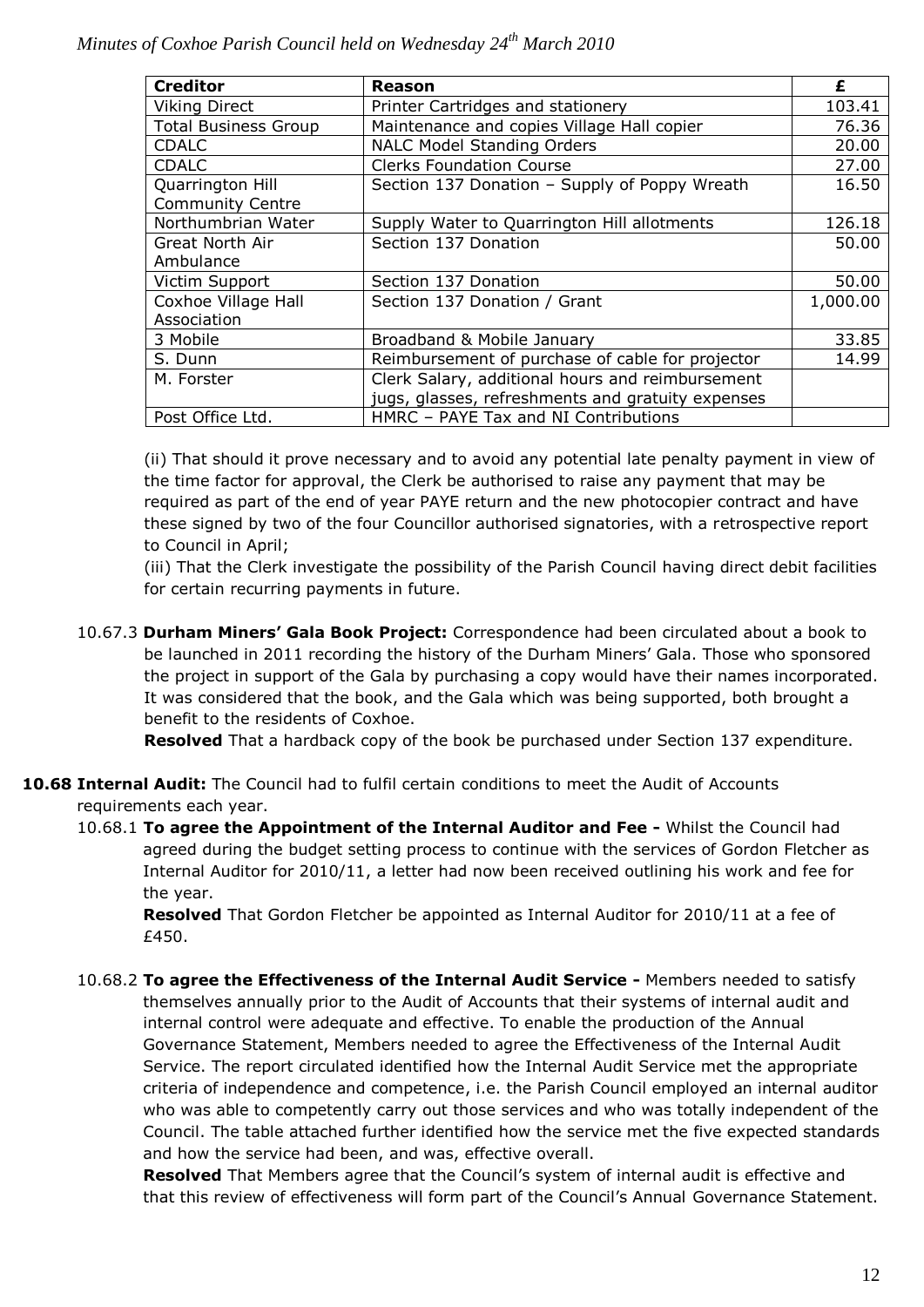- 10.68.3 **Internal Audit Plan for 2010/11 -** Following discussions between the Internal Auditor and the Clerk as to the requirements of the Parish Council over the next year and the best use of the internal audit service, the Internal Audit Plan for 2010/11 had been circulated. **Resolved** That the Internal Audit Plan for 2010/11 be approved.
- **10.69 External Audit:** In 2008 the Audit Commission had notified the Council that it had appointed BDO Stoy Hayward LLP as external auditors for a period of five years. BDO had contacted local councils to advise that their fees remained unchanged from last year. The fee was based on income and expenditure at the year end and was likely to be £400 for Coxhoe Parish Council. **Resolved** That the appointment of the External Auditor and the probable fee be noted and approved.
- **10.70 Appointment of External Contractors:** Members discussed whether to proceed with the appointment of the contractors used in 2009/10 for the year 2010/11. Whilst they were happy with both the hanging basket / planters and the grasscutting/hedge trimming services that had been received, it was considered that in view of the amounts involved with the former, the length of time that had elapsed since this service had last been reviewed, and the previous decision to undertake a full review to ascertain whether this could be provided more cost effectively, this service should be reviewed at an early date and other contractors be given an opportunity to provide ideas and costings for the service. It was considered that in view of the small increase in fees quoted by T P Gardens and the satisfaction with the service, it would not be cost effective to review this service. **Resolved** (i) That T P Gardens be appointed to fulfil the grasscutting and hedge trimming requirements of the Council for 2010/11; (ii) That contractors, including Thinford Nurseries, Durham County Council, and T P Gardens, be asked to provide quotes for the hanging basket, planter and watering service and to include their views as to the best plants to be utilised and most cost effective way of carrying out the planting and watering service.

**10.71 Planning Applications:** Details had been circulated of planning applications that had been determined under delegated authority from 23<sup>rd</sup> February to 22<sup>nd</sup> March 2010 and of applications received since the last meeting. **Alterations to Fenestration to Front Elevation of Foxtons Coffee Shop** had been granted planning permission, subject to conditions, at the Central and East Durham Area Planning Committee on 16th March. In considering application **Ref 154/FPA – Replacement of Permission to extend Time Period for Implementation of Erection of Dwelling at Garden Terrace,** Members commented that it was possible for the Parish Council to request the County Council to consider applications by way of a Planning Committee rather than delegated authority to Officers. It was stressed that Members needed to monitor the weekly planning lists circulated to ensure that if they wished to make such a request it was done at that early stage of consultation. It had also been mentioned at the Planning Seminar attended by Councillor Pounder that planning gain could be determined at grass roots level. Details had been circulated of application **Ref 081/FPA Erection of Single Storey Pitched Roof Extension to Rear of Existing Dwelling and Erection of Attached Extended Decking Area at Ashbourne Drive** since the agenda had been sent out. **Councillor S. Dunn declared an interest** in this application as he knew the applicants and did not take part in any discussion or decision thereon.

**Resolved** (i) That the information on delegated authority decisions be noted; (ii) That the information on alterations to Fenestration at Foxtons Coffee Shop, 154/FPA Replacement of Permission to extend Time Period for Implementation of Erection of Dwelling at Garden Terrace, and 081/FPA Erection of Single Storey Pitched Roof Extension to Rear of Existing Dwelling and Erection of Attached Extended Decking Area at Ashbourne Drive, be noted; (iii) That Councillor Pounder forward information from the M.P. organised Planning Seminar to the Clerk for onward transmission to Members.

- 10.72 Date of Next Meeting: Wednesday 28<sup>th</sup> April at 6.45 p.m. in Landsdowne House. The office would be closed from Thursday  $8<sup>th</sup>$  April and reopen Tuesday 20<sup>th</sup> April. Appropriate notices would be displayed in the village notice boards.
- **10.73 Date and Time of Annual Meetings: Resolved** That the Annual Coxhoe Parish Meeting be held Wednesday 26<sup>th</sup> May 2010 at 6.30 p.m. in Landsdowne House, followed by the Annual Meeting of Coxhoe Parish Council immediately following its conclusion. (County Councillor Morgan submitted apologies).